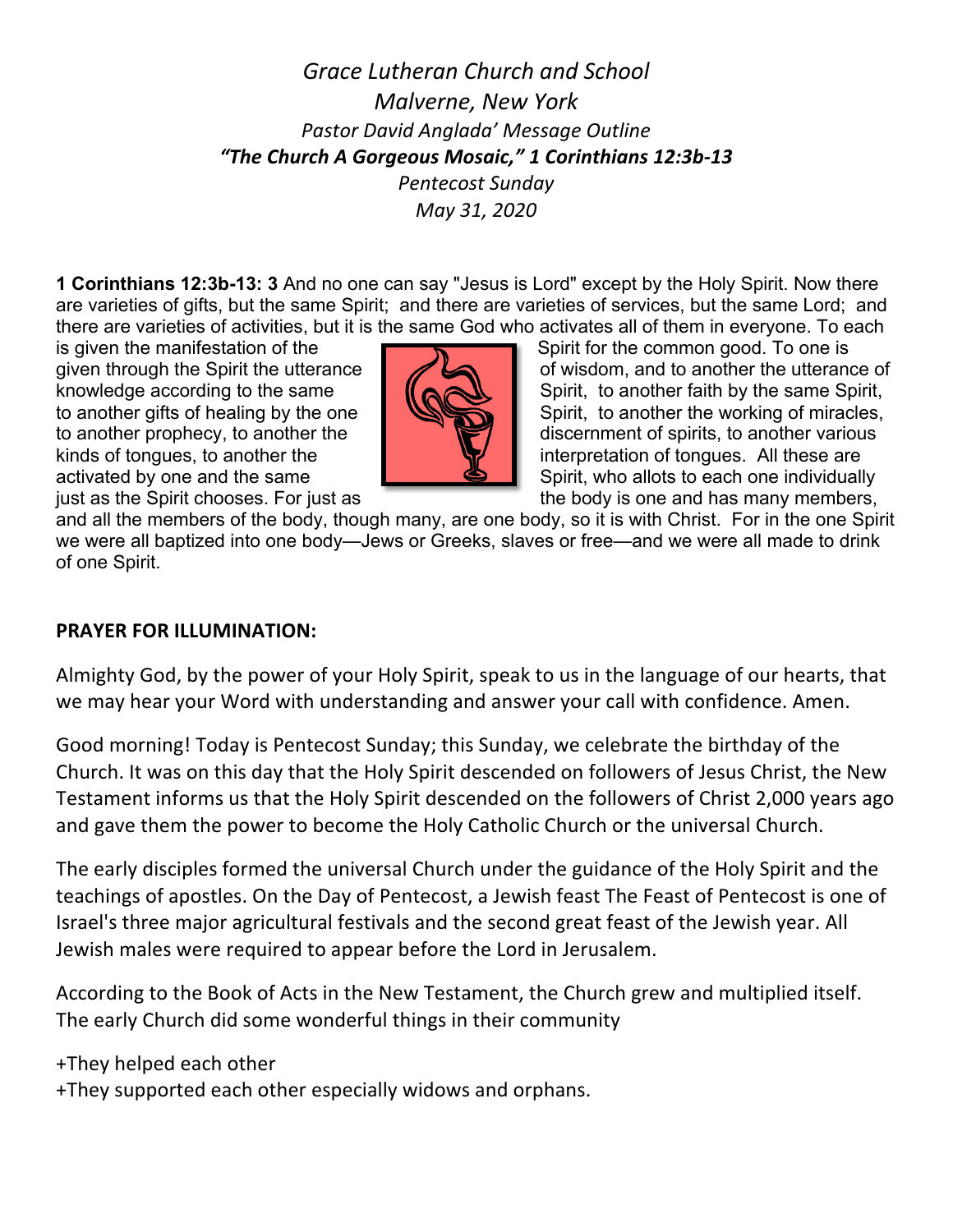However, the Church also faced difficult challenges: persecution and martyrdom for the sake of following Jesus.

**In Charles Dickens' novel A Tale of Two Cities, which opens with**: **"It was the best of times, it was the worst of times**. It was a great time to be the Church, but it was also a difficult time being a follower of Jesus. Christians were marked for persecution.

The Church started spreading itself into various communities; one of those communities was in the city of Corinth.

The Church was indeed a Gorgeous Mosaic like a beautiful picture or pattern produced by arranging together small colored pieces of hard material, such as stone, tile, or glass.

The Church in Corinth was typically made up of small house churches.

The Church in Corinth was a growing Church; they were known as a charismatic church. The Holy Spirit gave them many spiritual gifts or **Charismata**, given to them by God's Grace.

Church historians would affirm that the Corinthians were genuinely blessed and gifted by the Holy Spirit.

## **They were a Gorgeous Mosaic**

However, the Church was not perfect, the Church in Corinth also had their struggles they were both "Saints and Sinners," just like us!

One of the problems the Corinthian community was confronting was, that too many members in the Church were claiming the exceptional value of their spiritual gift. Furthermore, too many church participants wanted to participate in the life of the community without honoring the spiritual gifts of others. Also, without letting others join or allow them to use their talents.

This approach to ministry caused divisions within the life of the congregation.

Many were behaving as if they were better than other members in the community of faith (the spirit of pride).

They were debating sexual ethics; they were fighting about who should receive the Lord's supper. And who should not receive the Body and Blood of Jesus.

They were fighting if there was a resurrection of the dead. They were fighting over who's leadership team they were under; I am of St. Paul's side, I am of Apollos team, Cephas, others would say, I am on the Jesus team. They were suing one another in court. They were bowing down before the shrines of their culture.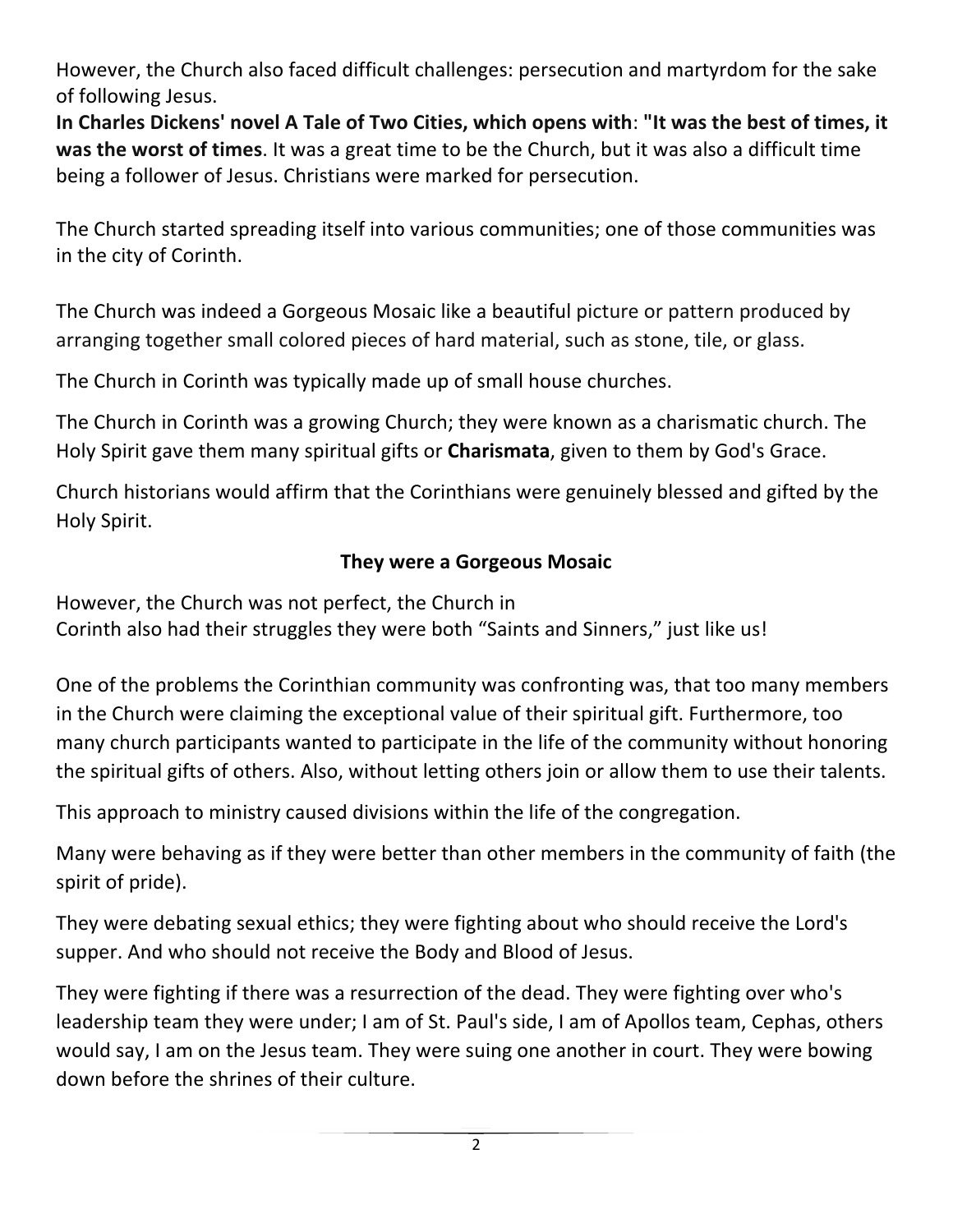To top it off, some of the church members insisted that they were more spiritual than some of the other members in their gathering. They were fighting with each other; they were at one another's throats. They were divided into political factions, you know**, blue states, red states, and purple states.** 

St. Paul uses the metaphor of the human body to strengthen his argument as he writes to them that each member in the Body of Christ was needed and essential. And, that all spiritual gifts were equal, no one spiritual gift is more significant than another. The Holy Spirit inspires all spiritual gifts. Paul's message is that human beings do not produce or inspire spiritual gifts.

Paul is arguing that all spiritual gifts valued, they all mattered, and that was necessary so that the Body of Christ to be strong and healthy.

No one, nor one spiritual gift is greater than another spiritual gift. The human body has millions and millions of parts. Wonderfully made by God, our Creator, and that each part is interdependent, each part of the body needs another part to function correctly.

St. Paul's communicates to them that all members of the Body of Christ are valued and needed. *Paul needed to level the playing field* and bring unity where there was division. My dear sisters and brothers: The Holy Spirit has given everyone in the community of faith, a spiritual gift for the edification of the body of Christ. Also, to strengthen Christ church, the Church is strengthened by spiritual gift, St. Paul's mentions the following regarding spiritual gifts in the life of the community:

*"The manifestation of the Spirit for the common good. To one is given through the Spirit the utterance of wisdom, and to another the utterance of knowledge according to the same Spirit, to another faith by the same Spirit, to another gifts of healing by the one Spirit, to another the working of miracles, to another prophecy, to another the discernment of spirits, to another various kinds of tongues, to another the interpretation of tongues."*

## **Here are some questions for us to explore today:**

How are you using your spiritual gifts in our congregation and community? What are God's dreams for your life? What is God's dream for our congregation?

Sisters and brothers, God is calling us to be people of filled with the Holy Spirit. When we have the Holy Spirit in our lives, we become a community of transformative love. We become a *Charismata,* Church. God is also calling us here at Grace Lutheran Church and School to be a Gorgeous Mosaic in the world so, when people see us or speak about us, they would say, wow,